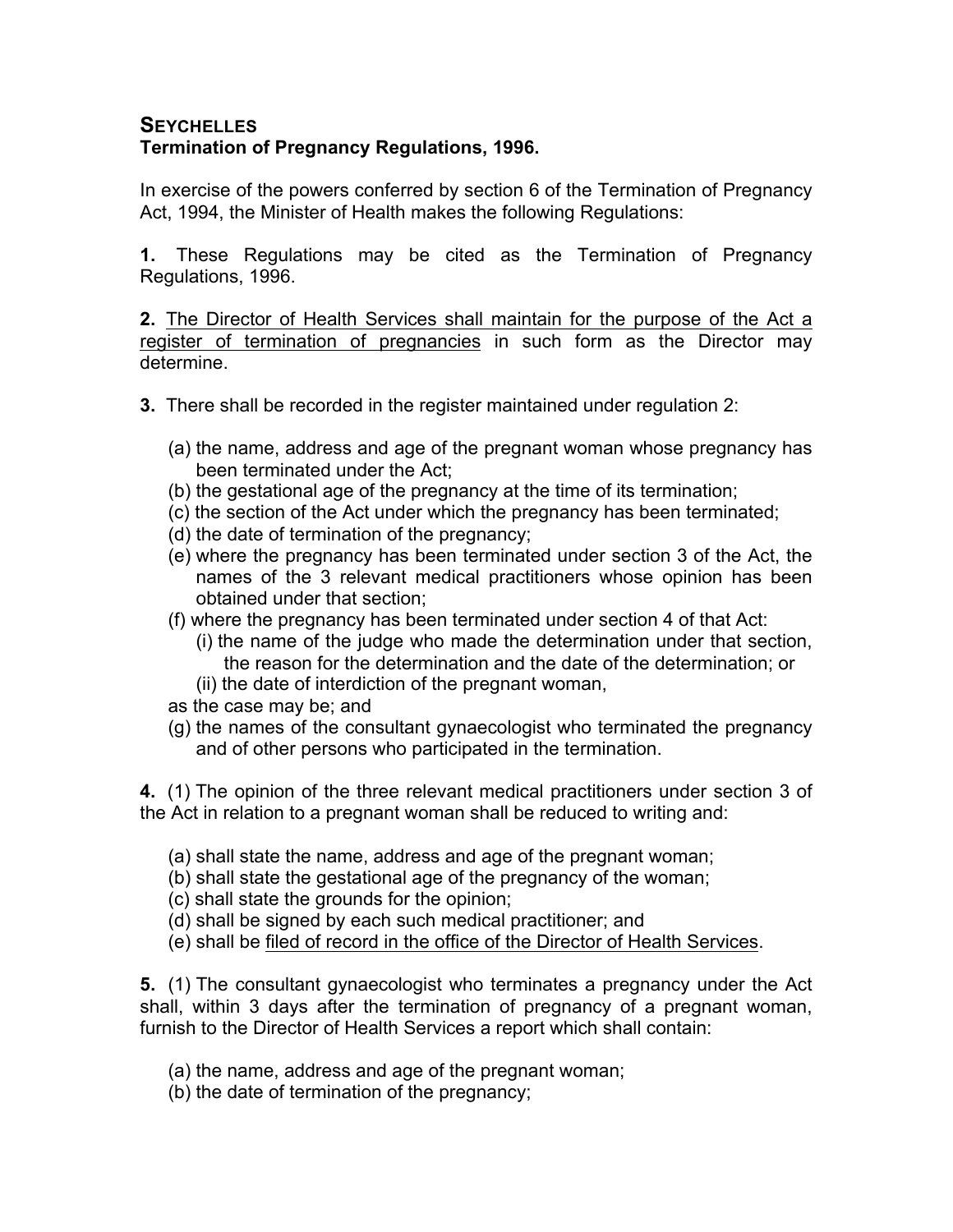- (c) the gestational age of the pregnancy at the time of termination;
- (d) the section of the Act under which the pregnancy was terminated; and
- (e) the names of persons who participated in the termination.

(2) Where a pregnancy has been terminated under section 4, the consultant gynaecologist shall attach to the report the determination of the judge or a copy of the order of interdiction, as the case may be.

**6.** The Director of Health Services, the 3 relevant medical practitioners referred to in regulation 4 or the consultant gynaecologist referred to in regulation 5, shall not disclose any information contained in the register of termination of pregnancies, the opinion filed of record under section 4, or the report of the consultant gynaecologist under section 5 except:

- (a) to a medical officer where the information is required for the discharge of his official duties;
- (b) to the Attorney-General in respect of any criminal prosecution;
- (c) to a police officer not below the rank of superintendent of police for the purpose of any criminal investigation;
- (d) where required to do so by a court of competent jurisdiction;
- (e) to the woman whose pregnancy has been terminated, information relating to the termination of her pregnancy or with her consent in writing to a legal practitioner representing her;
- (f) to the Chairman of the Seychelles Medical and Dental Council for the purpose of any investigation of professional misconduct by a medical practitioner or any inquiry in relation thereto;
- (g) for bona fide scientific research.

 $\mathcal{L}_\text{max}$  and  $\mathcal{L}_\text{max}$  and  $\mathcal{L}_\text{max}$ 

**7.** The Director of Health Services may, after expiration of 5 years from the date of an opinion filed of record under section 4 or the report furnished under section 5, destroy the opinion or the report.

**An Act (No. 6 of 1994) of 3 June 1994 to repeal and reenact the Termination of Pregnancy Act, 1981. (***Supplement to Official Gazette***, 7 June 1994, pp. 27-31, as summarized in** *International Digest of Health Legislation***, Vol. 47, No. 1, 1996, pp. 35-36.)**

**Section. 3 (Medical termination of pregnancy)** reads as follows:

"**3.** (1) A consultant gynaecologist may, subject to subsection (2), terminate at Victoria Hospital, Mahe, a pregnancy of a pregnant woman.

(2) A consultant gynaecologist shall not terminate a pregnancy of a pregnant woman under subsection (1), unless the three relevant medical practitioners referred to in subsection (4) are each of the opinion formed in good faith: